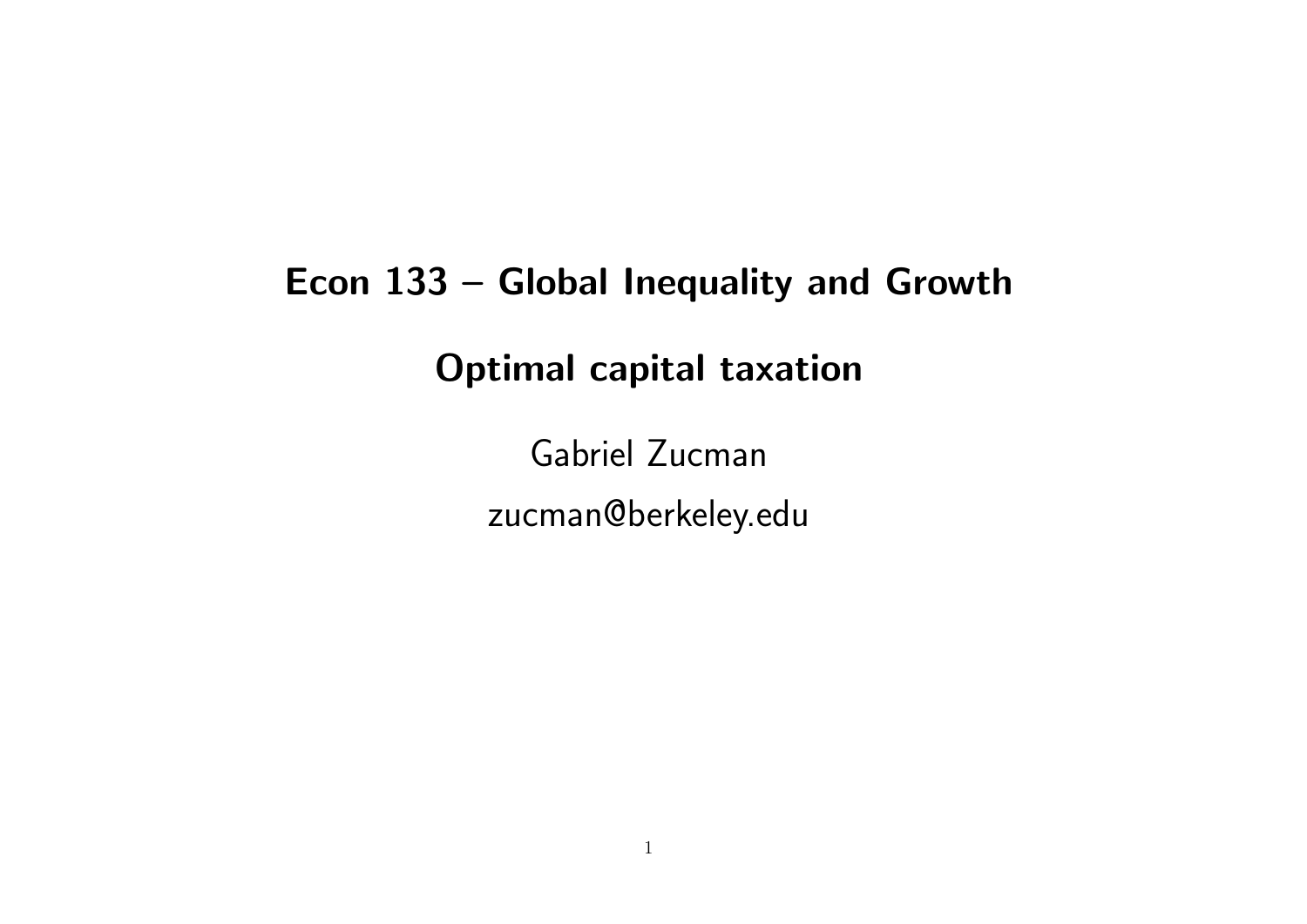#### What we've learned so far:

- There has been dramatic changes in top tax rates over time
- Two key principles of optimal labor income taxation:
	- Don't tax what is elastic
	- The more inequality, the higher the optimal labor income tax rate at the top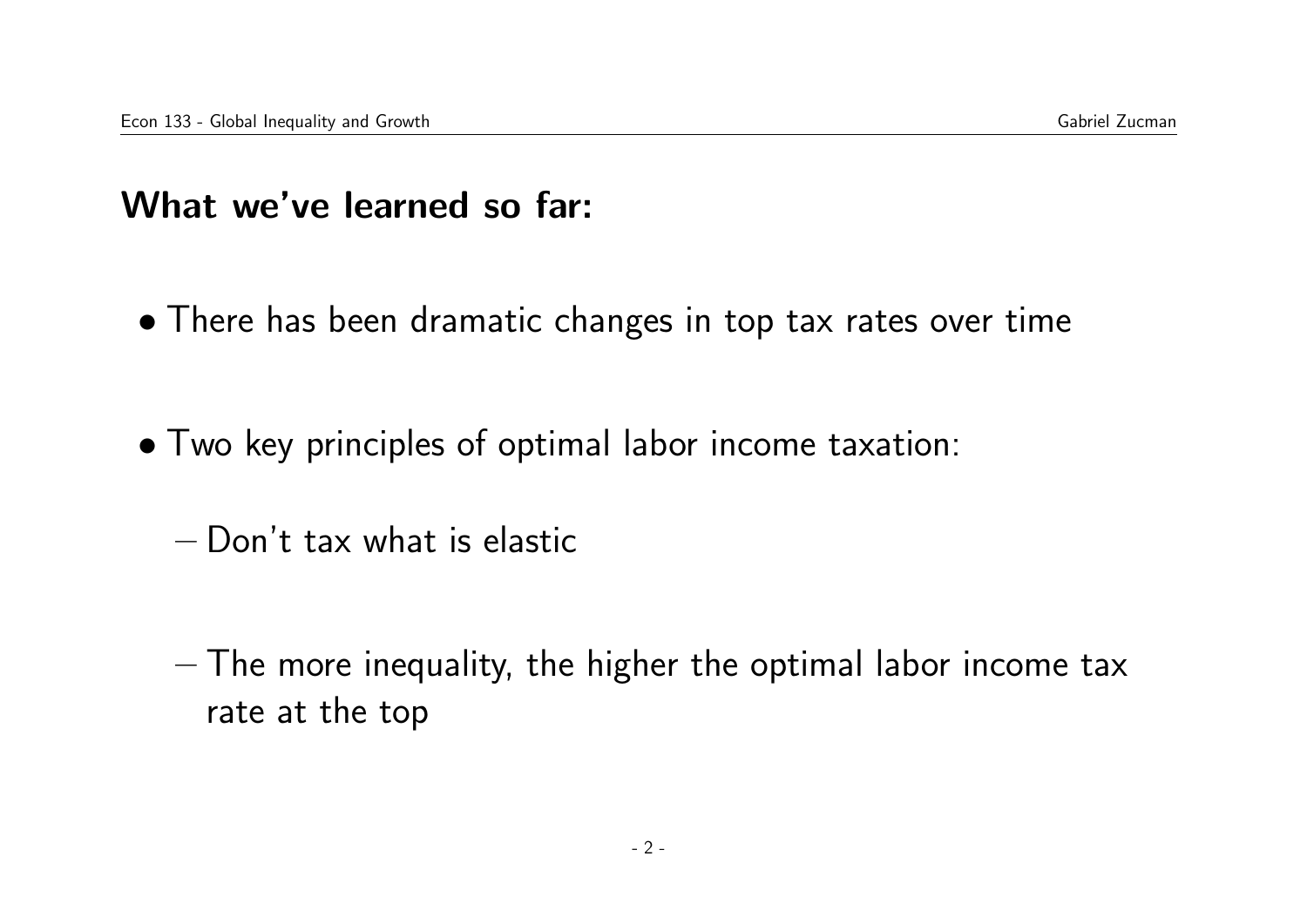#### What we're going to learn in this lecture:

- Why tax capital?
- Theories of optimal capital taxation
- How high and progressive should capital taxes be?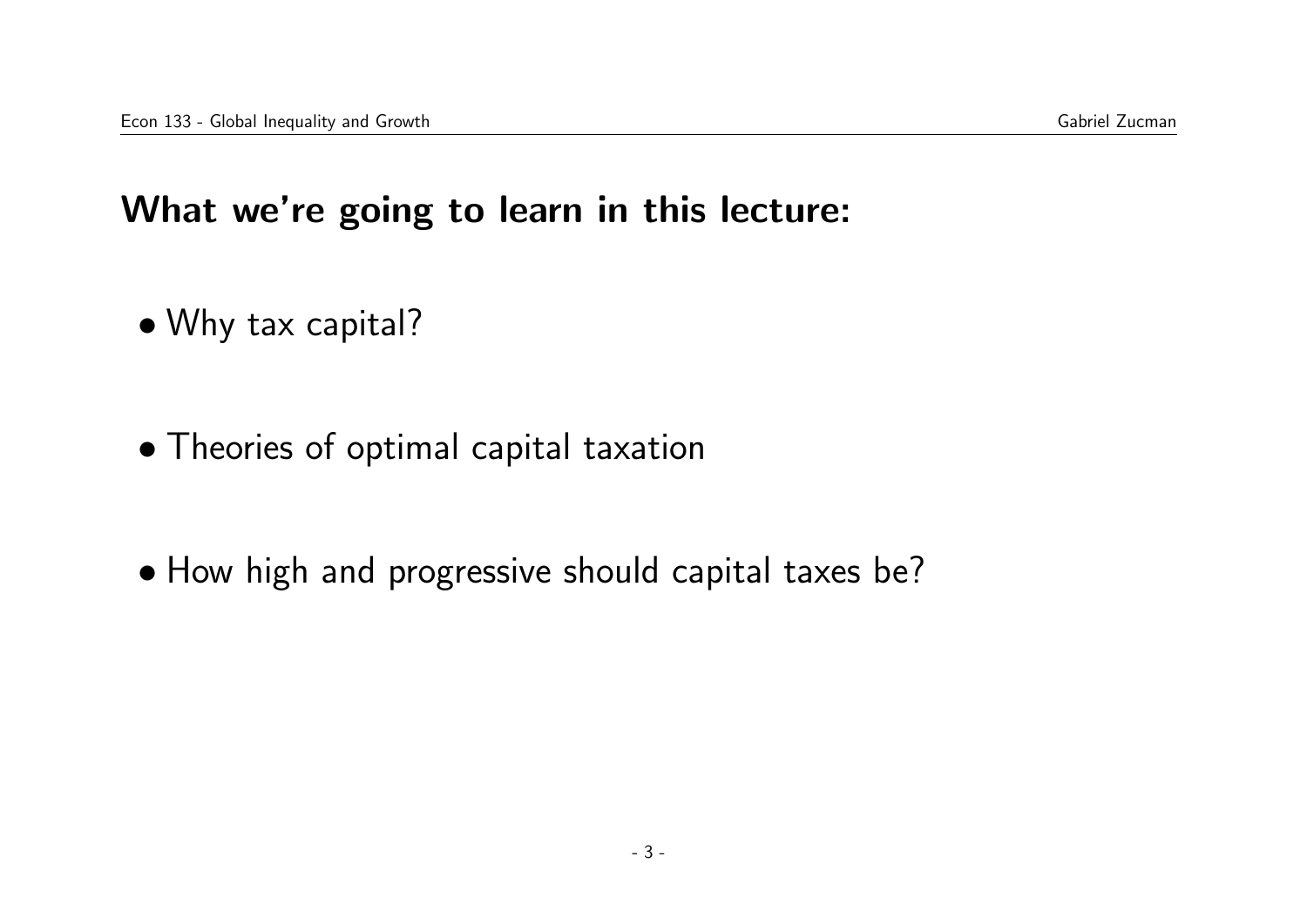# 1 Why tax capital?

- Distribution of capital income much more unequal than labor
- Capital is back: rising wealth/income ratios, rising capital shares
- Capital income inequality is due to differences in savings behavior but also inheritances received
- $\rightarrow$  Equity suggests it should be taxed more than labor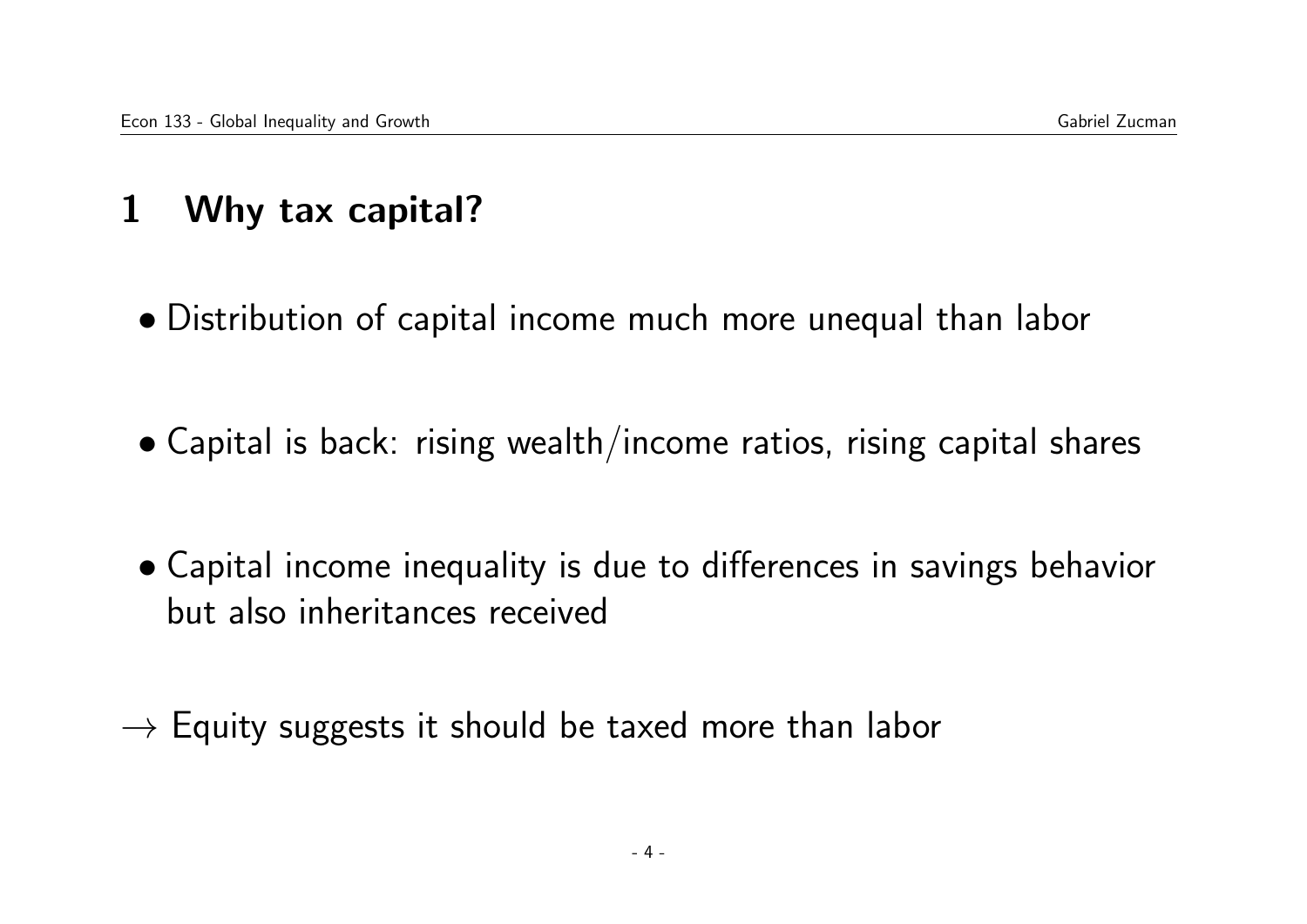But capital accumulation is useful if capital makes workers more productive

 $\rightarrow$  Efficiency cost of capital taxation might be high

- Capital accumulation might be sensitive to the net-of-tax return
- But uncertainty on how elastic capital supply is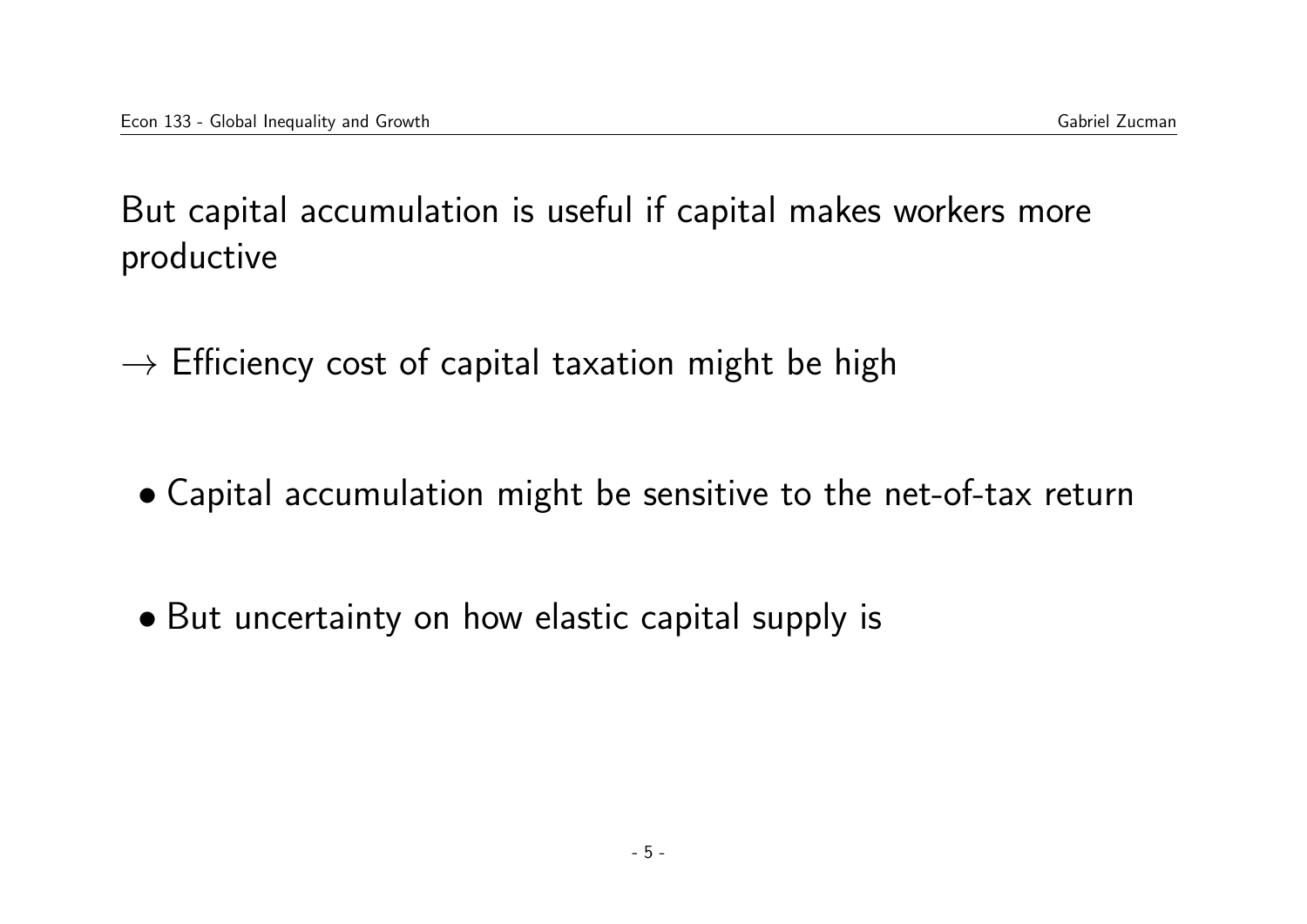In practice, it is difficult to tax capital with capital mobility and little international coordination

- Easy to book corporate profits in low-tax countries
- Easy to evade personal taxes if no coordination

 $\rightarrow$  Here we assume closed economy (or perfect international coordination). Will be relaxed in next lecture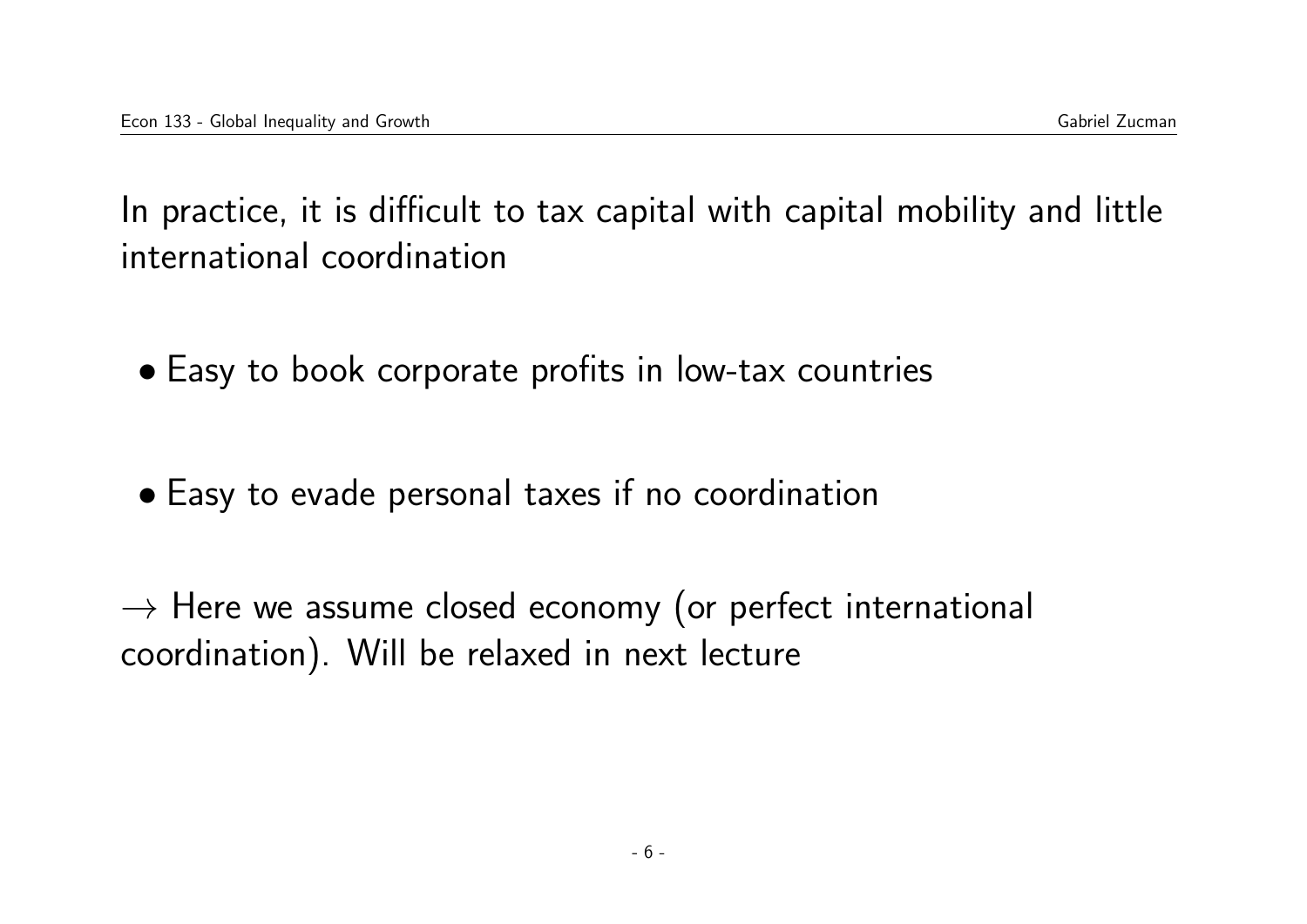# 2 Theories of optimal capital taxation

- If inequality entirely came from labor income, it would be useless to tax K
- But in practice inheritance plays a big role
- And it is not easy to separate L from K income flows
- $\rightarrow$  These are the two key reasons why capital should be taxed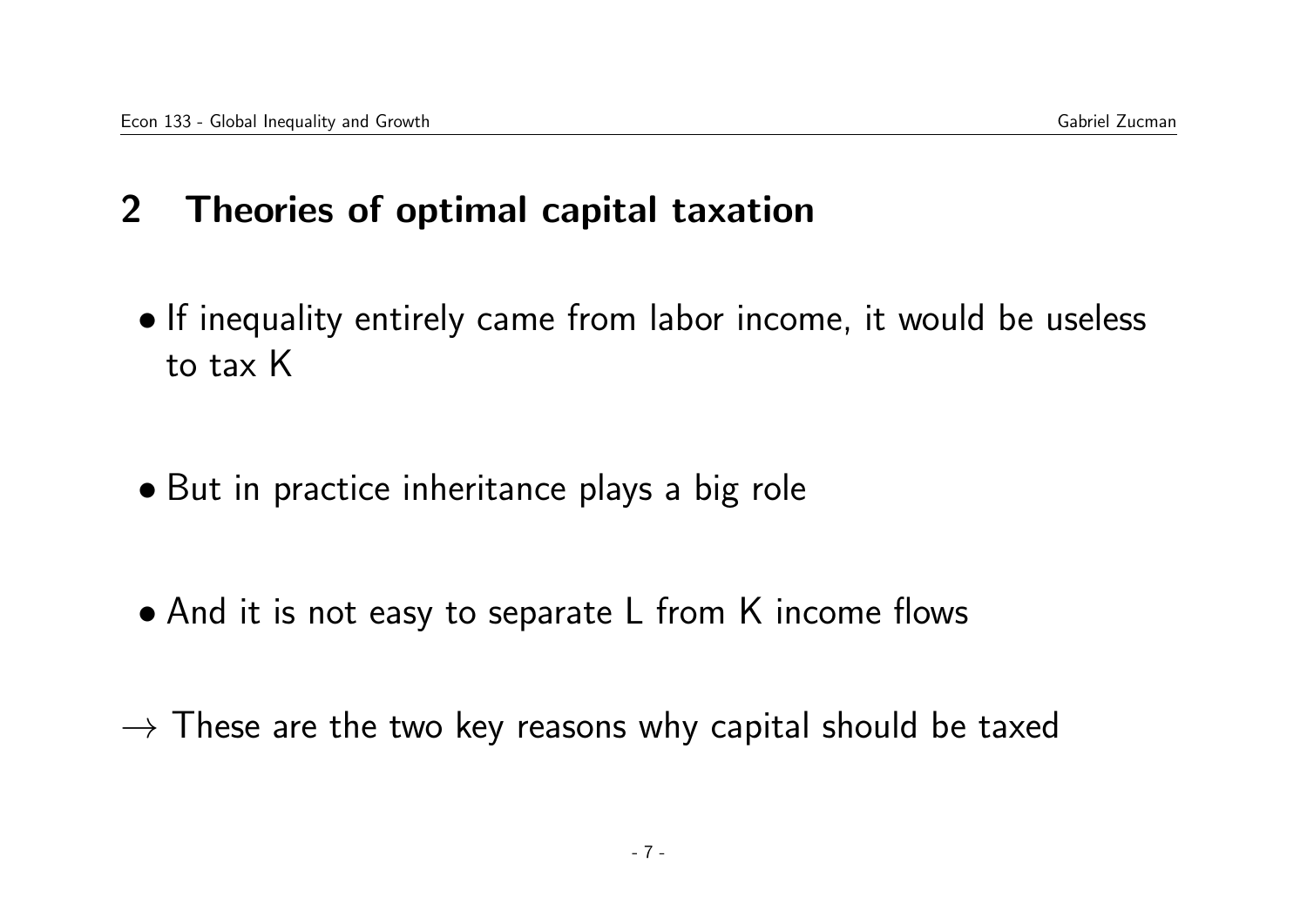#### 2.1 Fuzzy frontier between capital and labor

Main situations where the  $K/L$  frontier is fuzzy:

- Business owners can decide how much they get paid in wages vs. dividends
- Freelancers (journalists, consultants...) and self-employed (doctors, lawyers, etc.) can incorporate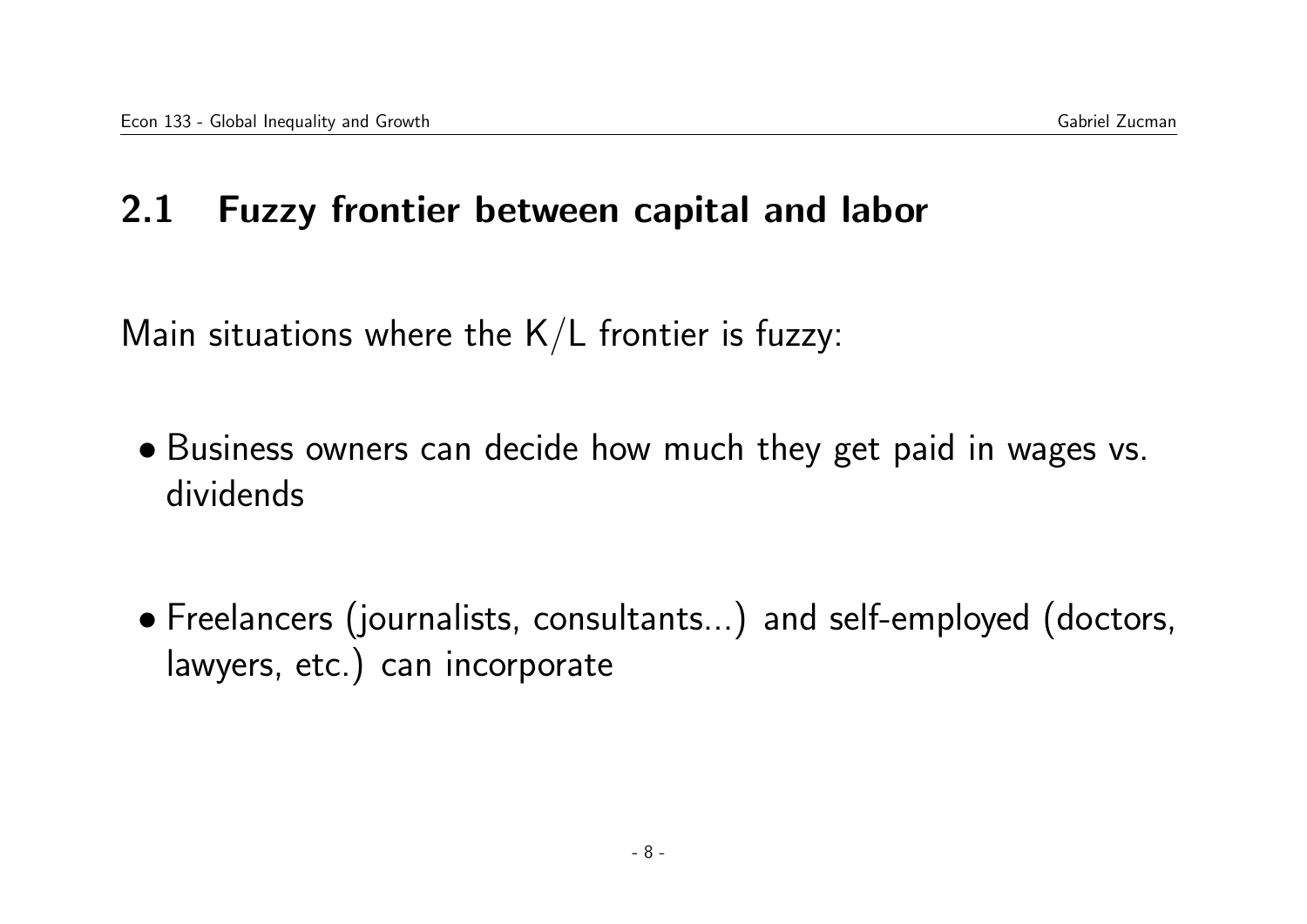Vast empirical evidence on how differential tax treatment can induce shifting:

- Finnish dual income tax system: taxes separately K income at preferred rates since  $1993 \rightarrow$  people report more K income
- Carried interest in the US for hedge fund and private equity fund managers  $\rightarrow$  people report capital gains instead of wages

The higher the shifting elasticity, the closer the tax rates on labor and capital income should be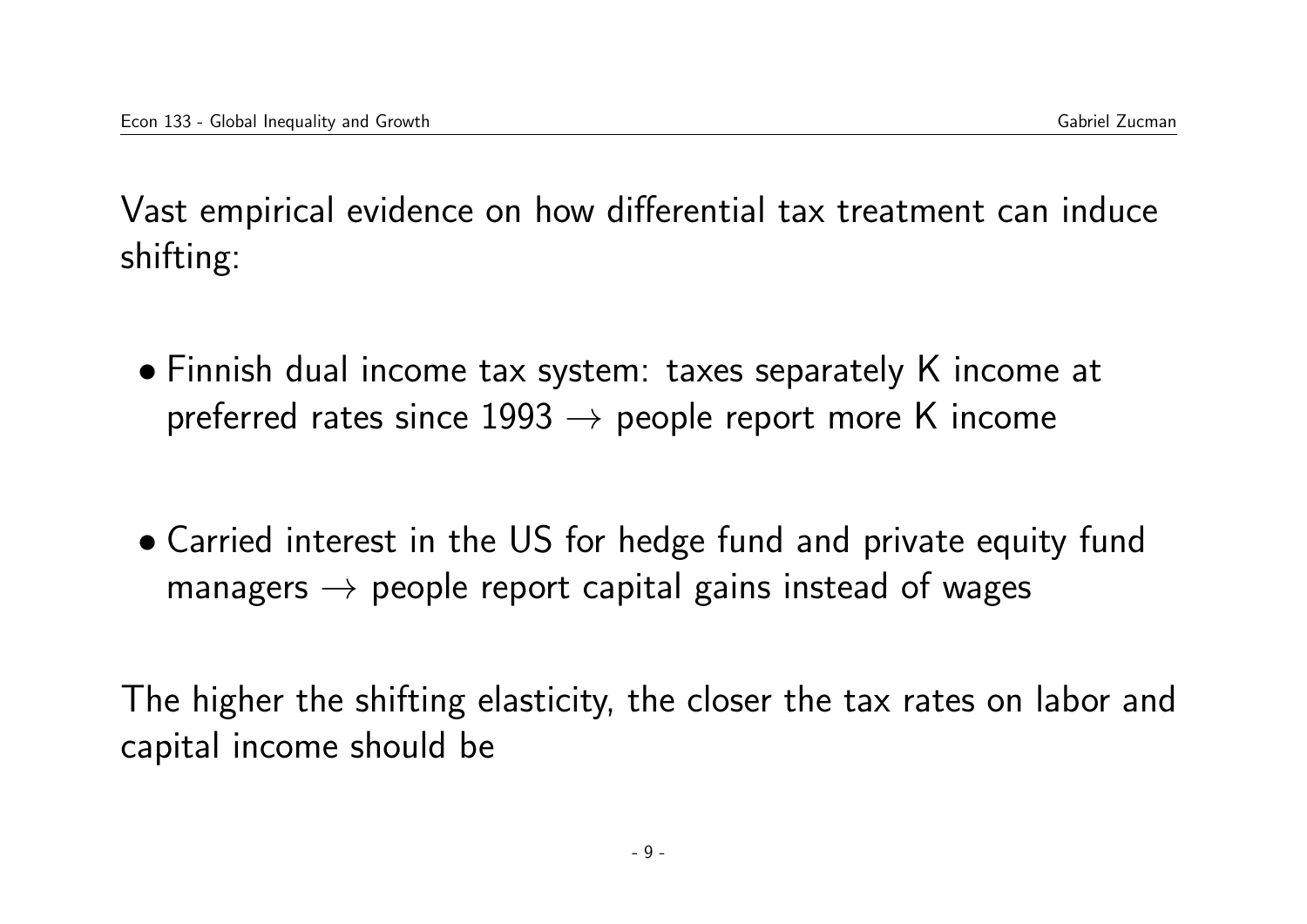- Extreme case where government cannot distinguish at all between labor and capital income
- Govt observes only  $wl + rK \Rightarrow$  Only option is to have identical marginal tax rates on labor and capital
- In practice, this seems to be an important consideration when designing income tax systems, especially for top incomes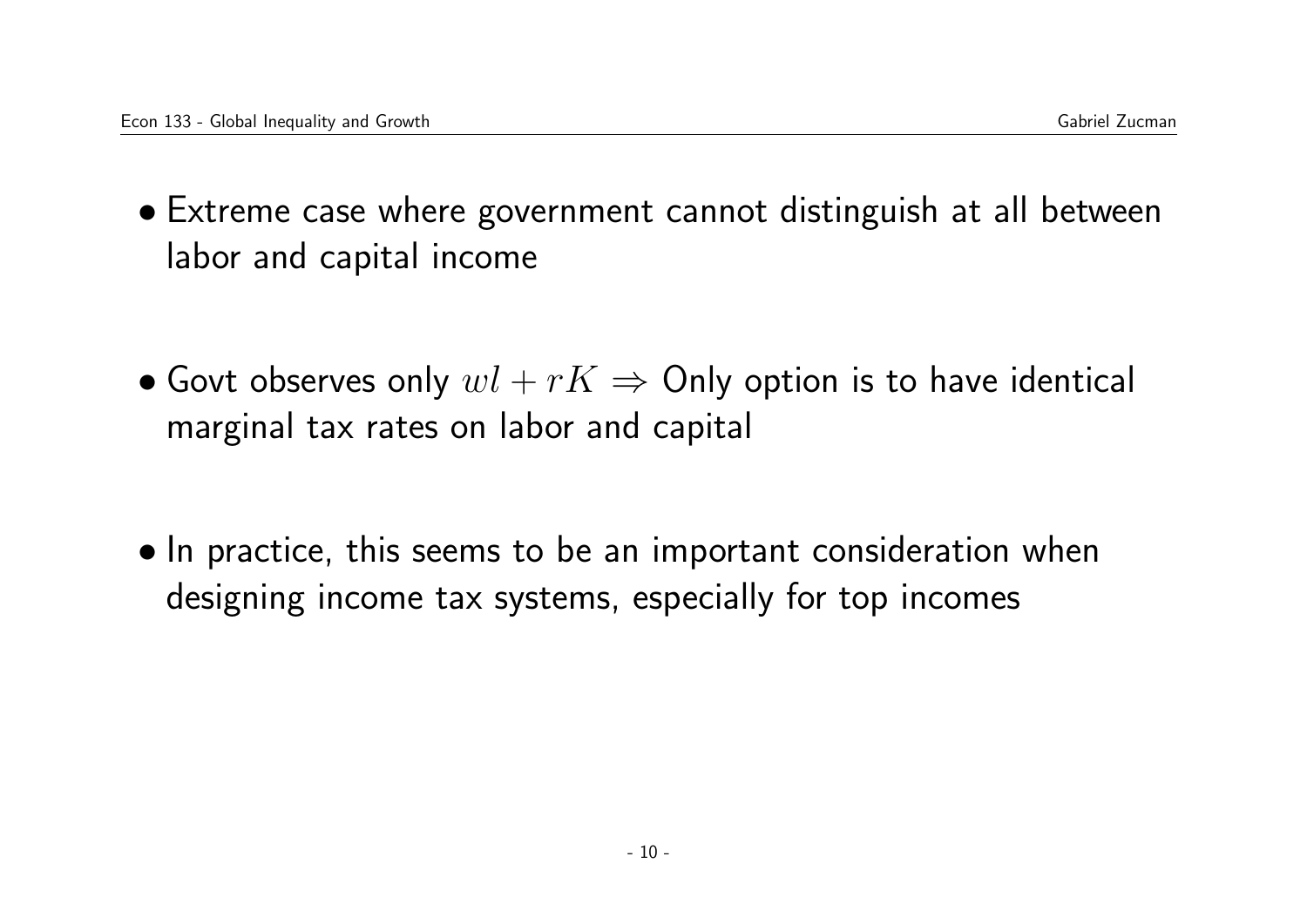# 2.2 Meritocratic arguments

- Most normative theories of distributive justice put a strong emphasis on individual merit  $\rightarrow$  tax bequests
- But individuals value the possibility of leaving a bequest to their children  $\rightarrow$  don't tax bequests
- $\rightarrow$  Interesting trade-off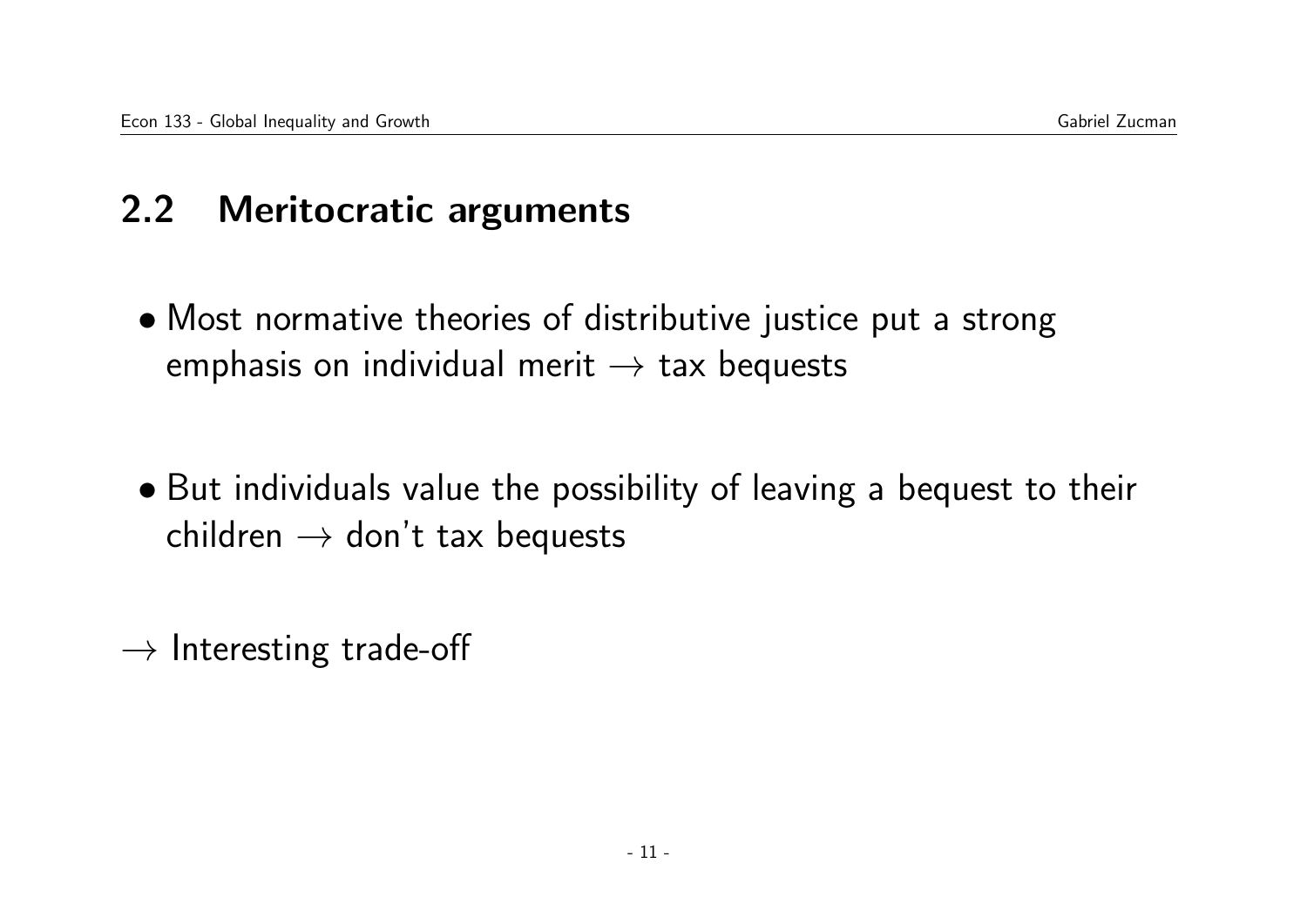Piketty-Saez (2013) simplified optimal inheritance tax model:

- Meritocratic Rawlsian criterion: maximize welfare of those receiving no inheritances
- Optimal inheritance tax rate:

$$
\tau_B = \frac{1 - \bar{b}}{1 + e_B}
$$

with  $e_B$  = elasticity of aggregate bequests and  $\overline{b}$  = relative bequest left by zero-bequest receivers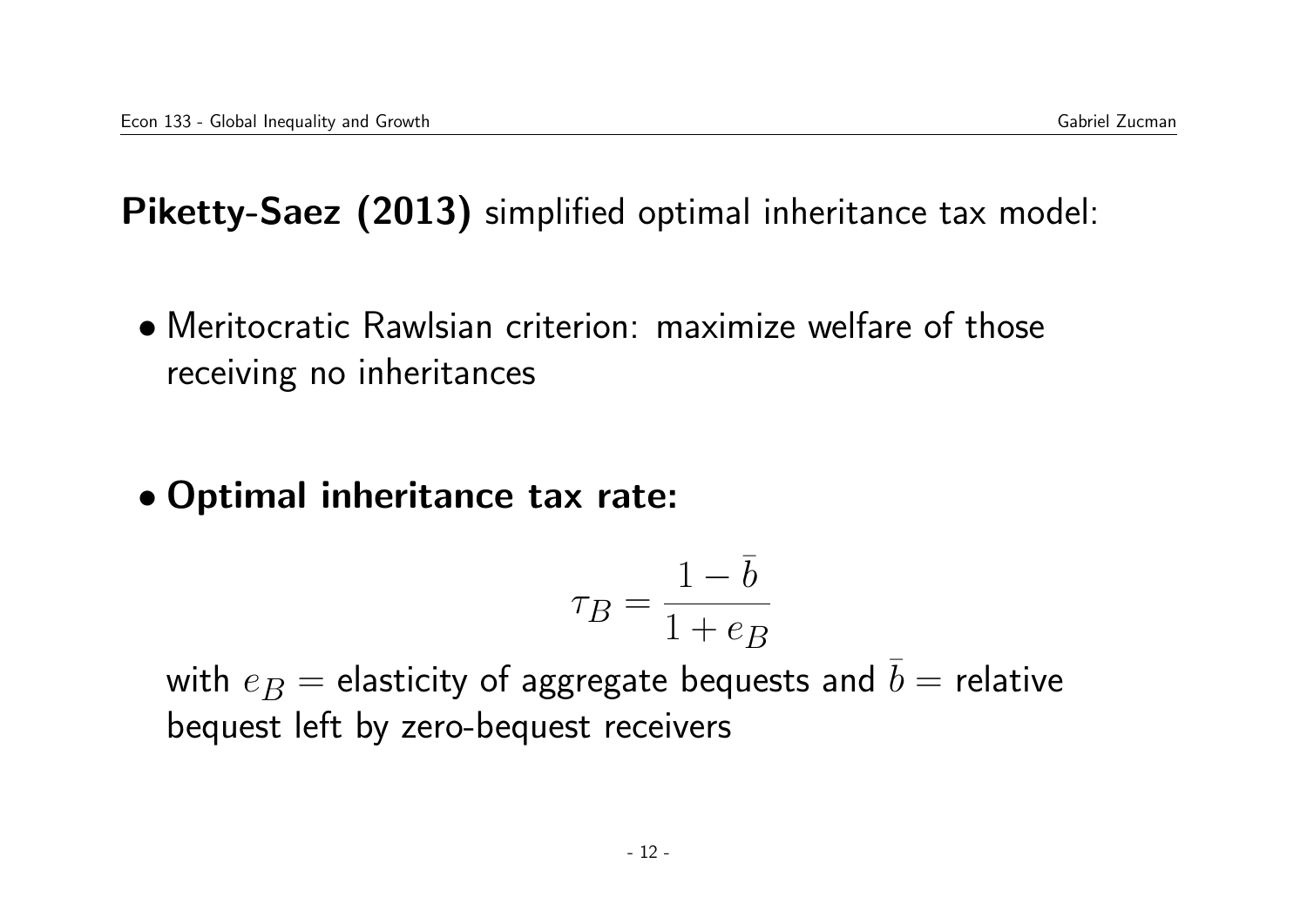# Key insights:

- Optimal  $\tau_B < 1/(1 + e_B)$  revenue maximizing rate because zero-receivers care about bequests they leave
- $\tau_B = 0$  if  $\overline{b} = 1$  (i.e, zero-receivers leave as much bequest as average)
- If bequests are quantitatively important, highly concentrated, and low wealth mobility then  $b \ll 1 \rightarrow$  high  $\tau_B$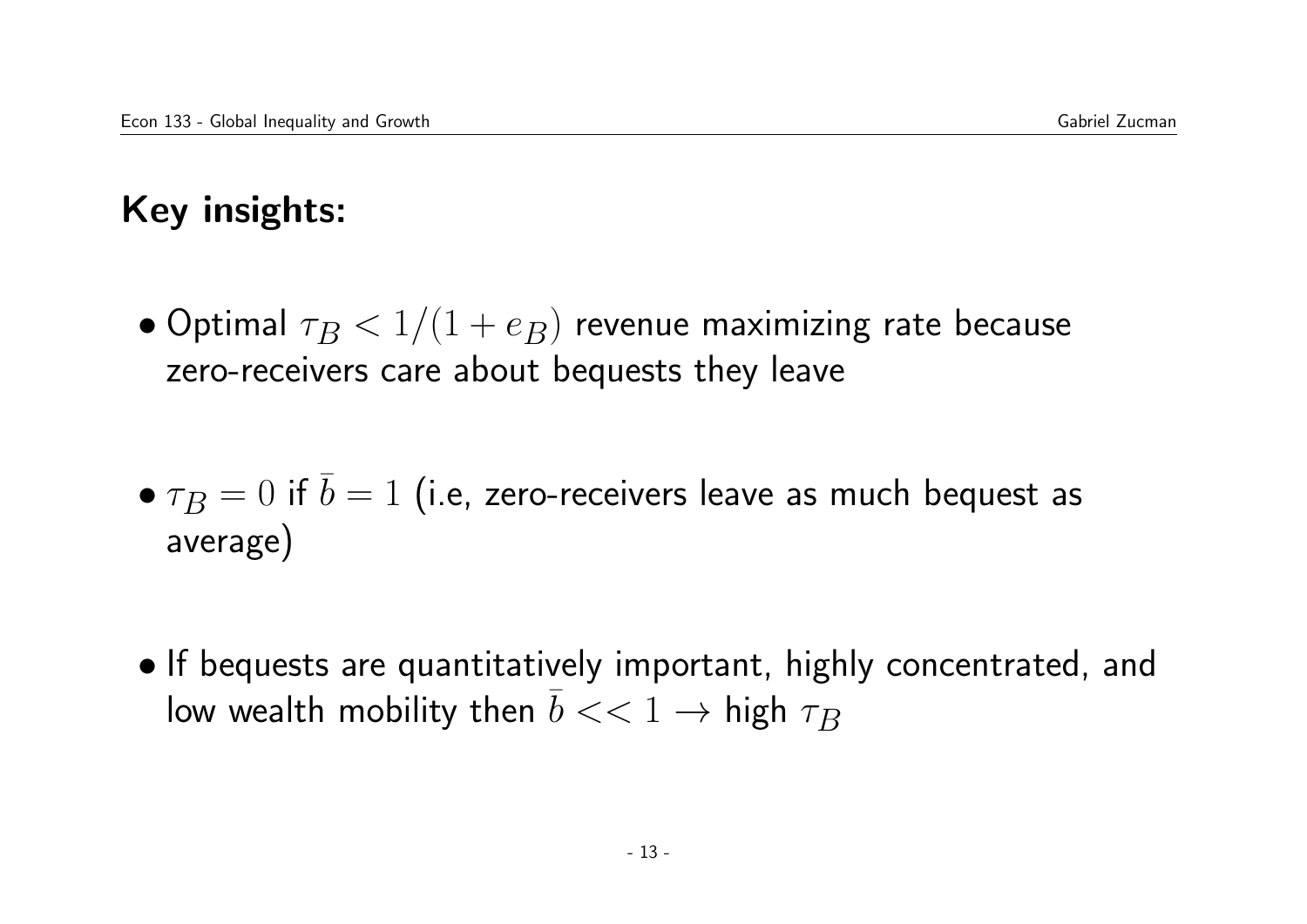

in 1980 to 35% in 2013. Sources and series: see piketty.pse.ens.fr/capital21c.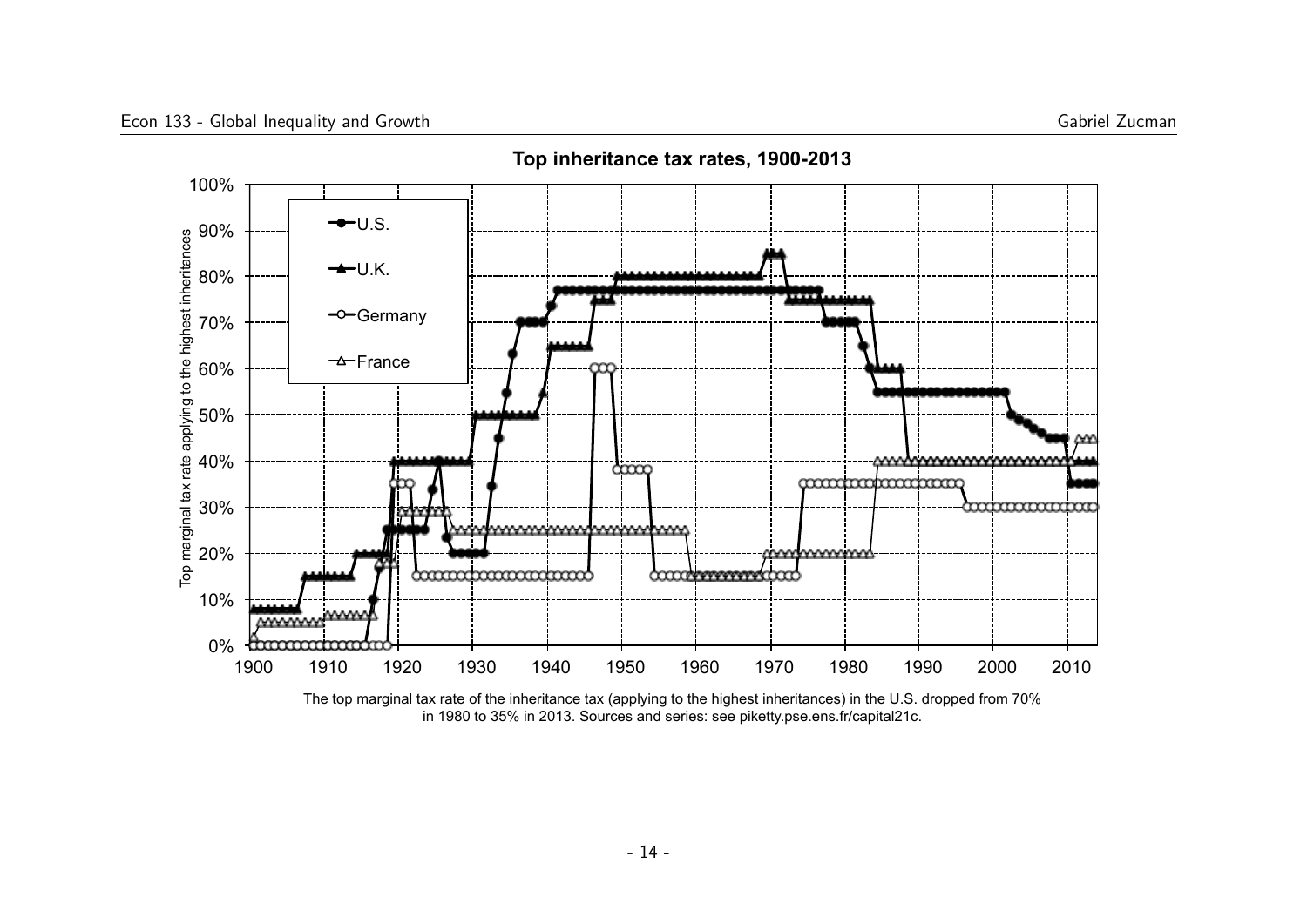Everything else equal, countries with big macroeconomic bequest flows should tax bequests:

A — More than countries with small bequest flows

- B Less than countries with small bequest flows
- $C$  As much as countries with small bequest flows
- D More than labor income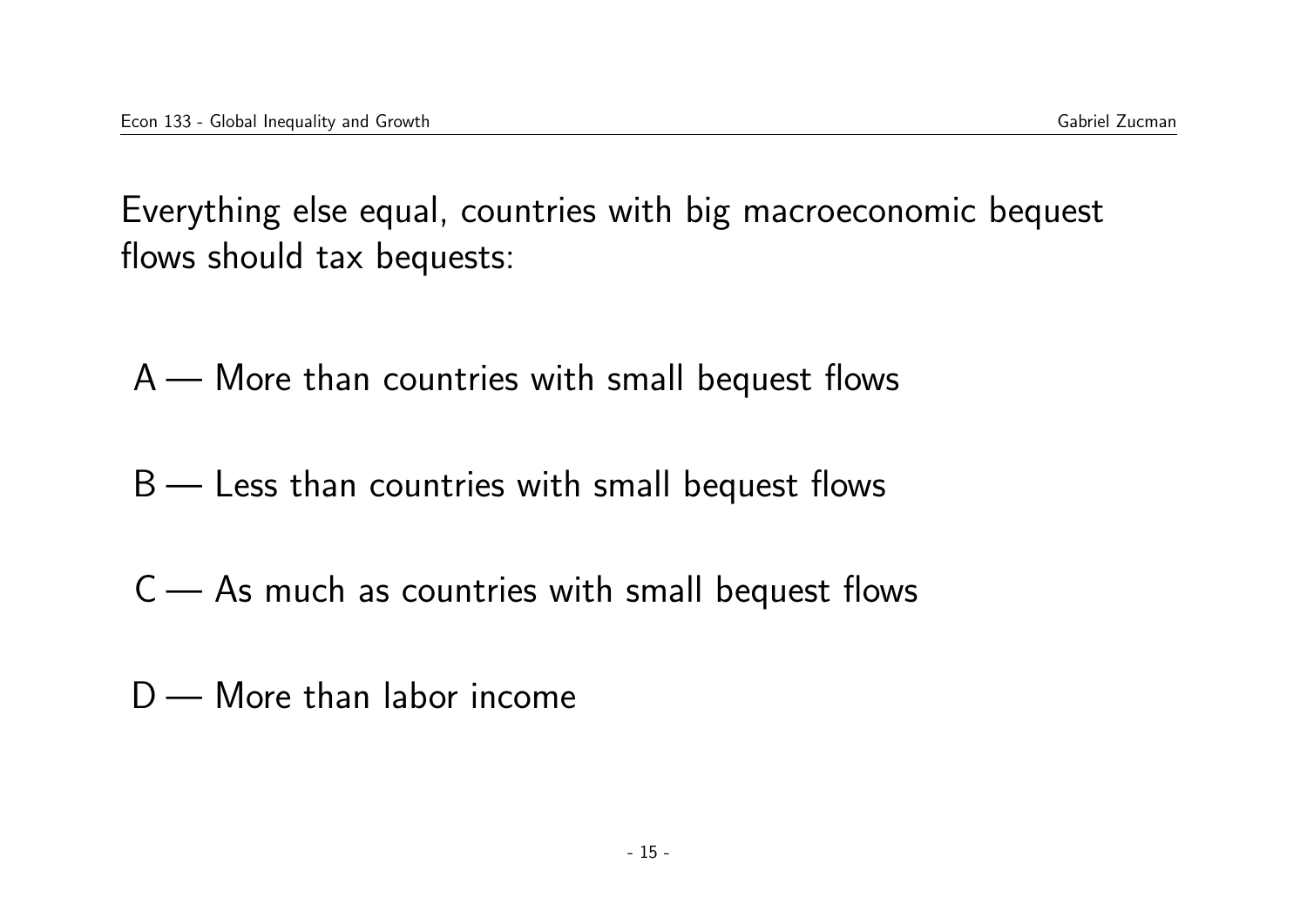#### 2.3 The proper way to tax billionaire: a wealth tax?

Income flow can be difficult to observe for top wealth holders:

- Capital income retained in holding companies, trusts, etc., can create large gap between economic and taxable income
- On the contrary  $W_{ti}$  is well defined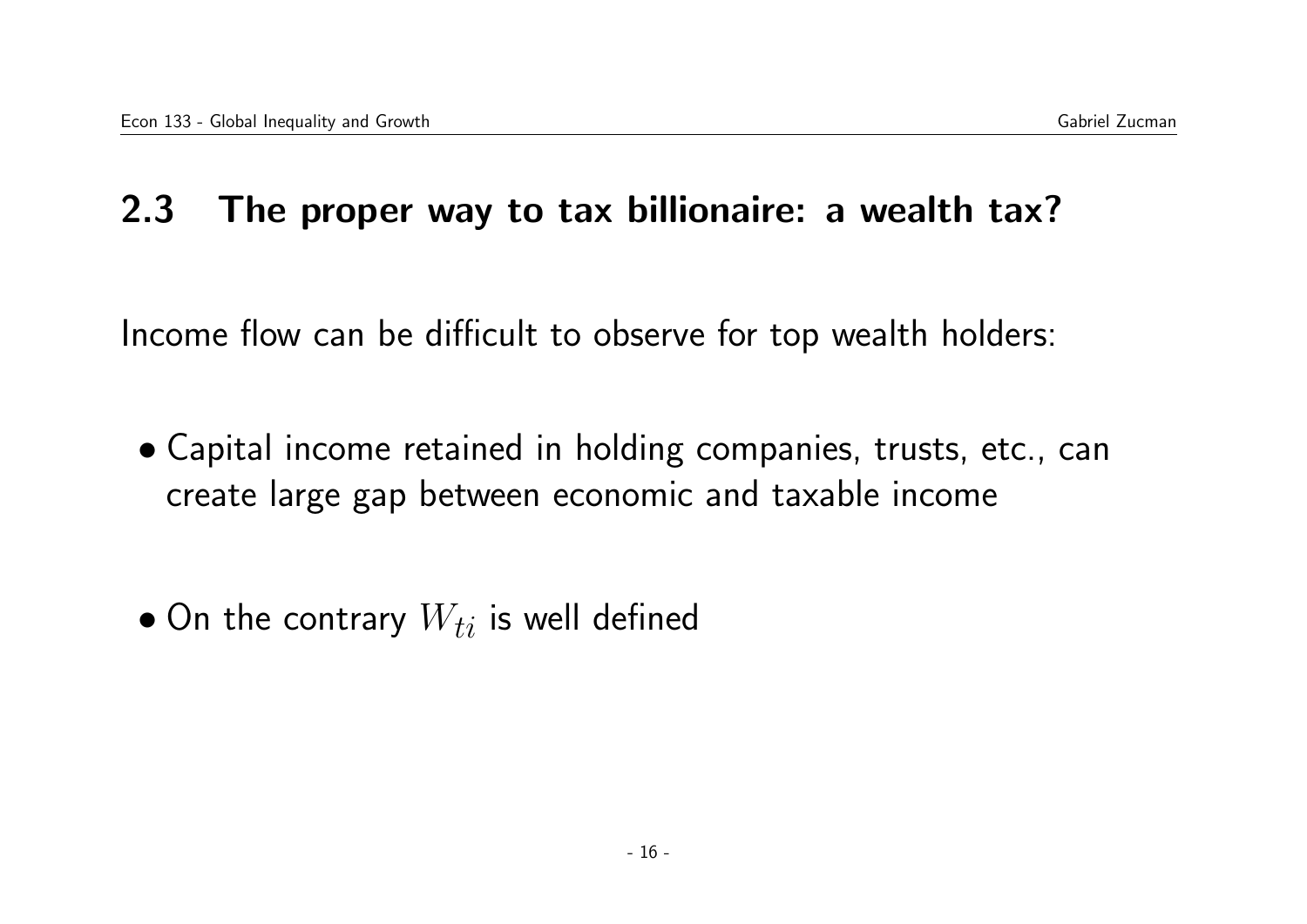The lower the elasticity of the rate of return  $R(e_{ti})$  with respect to the tax rate, the higher the optimal wealth tax rate on billionaires

- Some evidence suggests  $\tilde{R}(e_{ti})$  may largely be determined by initial wealth
- Above a certain threshold, high fortunes tend to grow fast, whatever their source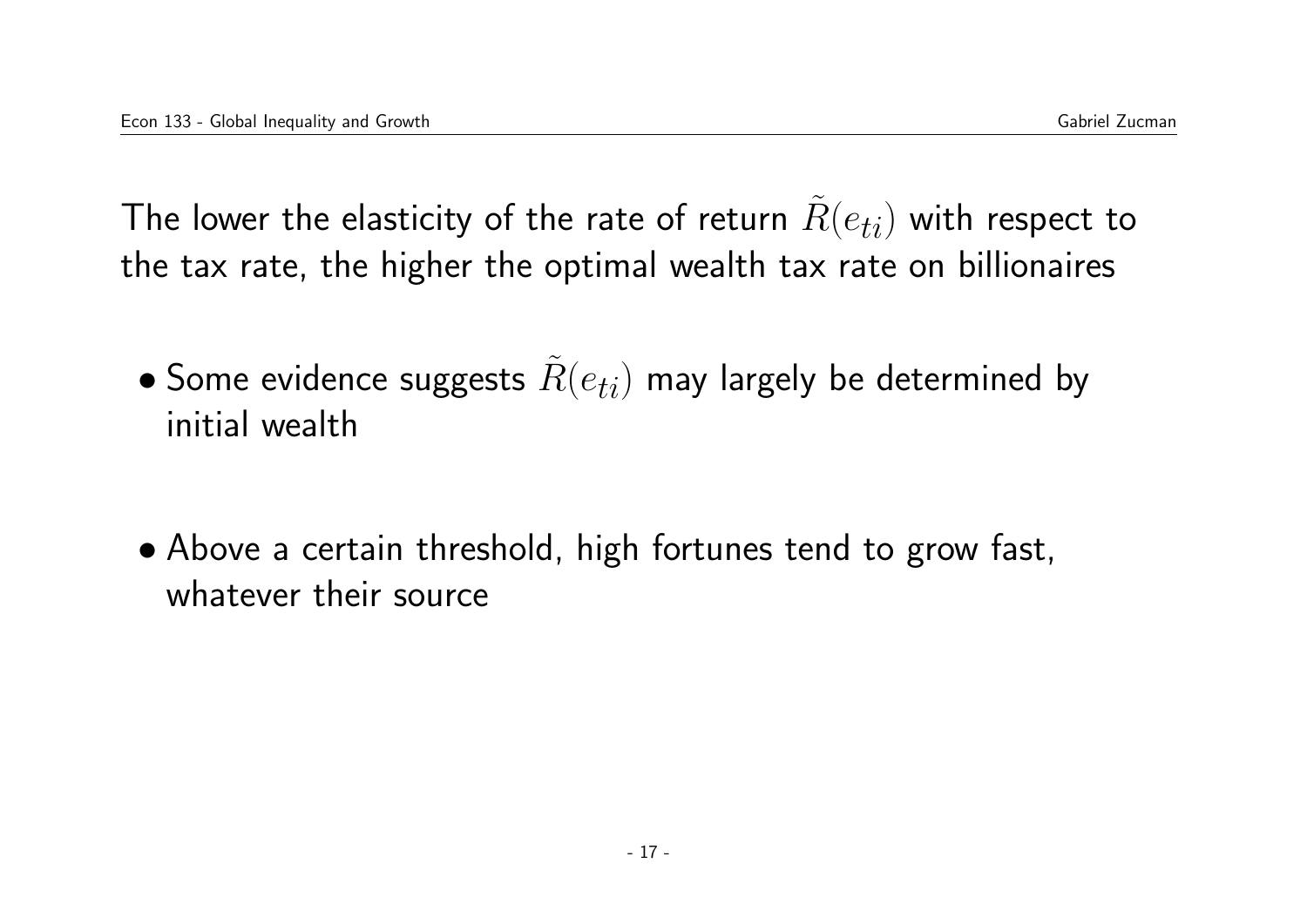#### **Figure C4: Return on foundation wealth, 1990-2010 average Returns including realized & unrealized gains**

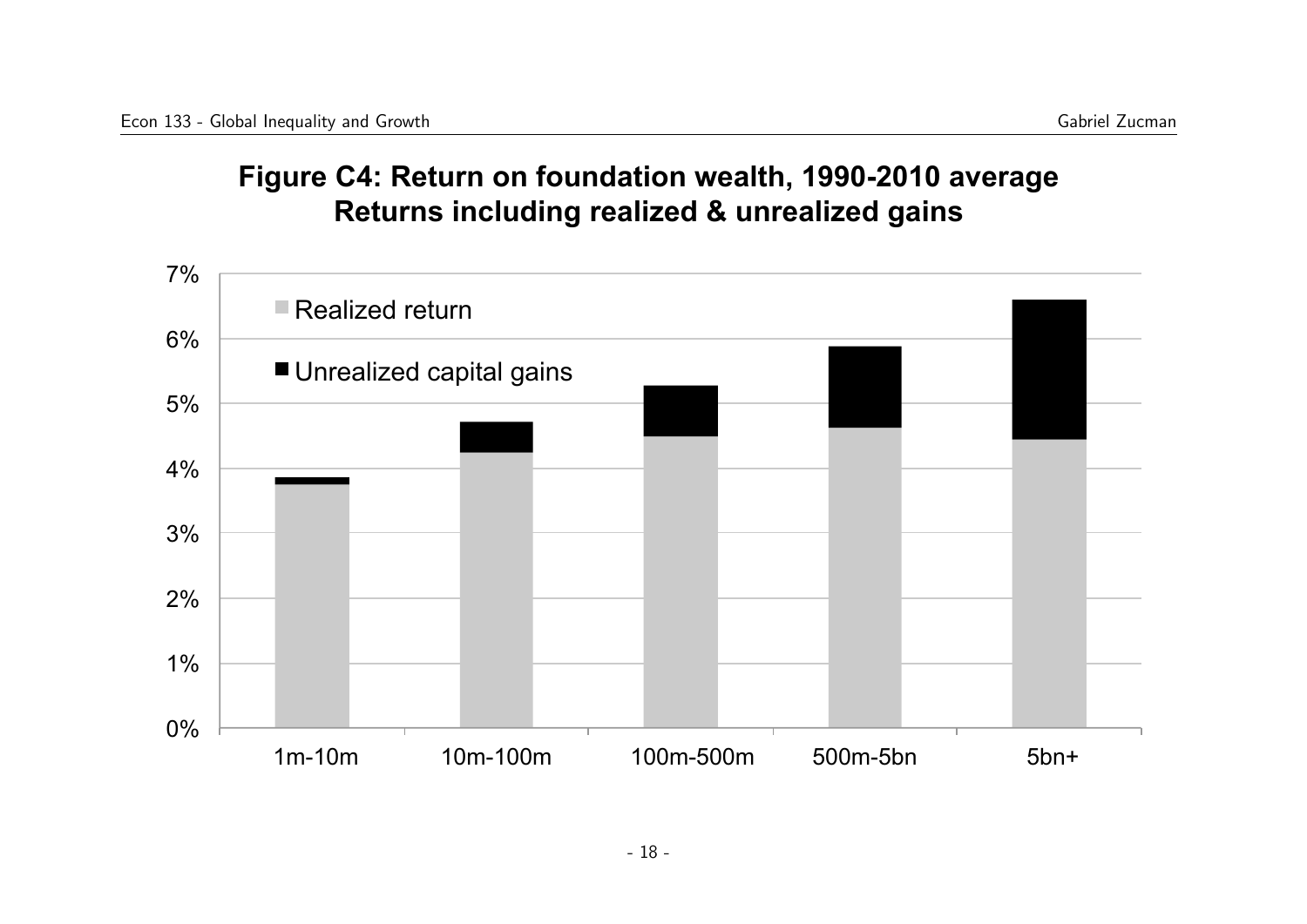# 3 Summary

- Two mains reasons for taxing capital:
	- 1. Meritocratic reasons
	- 2. Imperfect observability of labor vs. capital flows
- A wealth tax might be the right way to tax billionaires